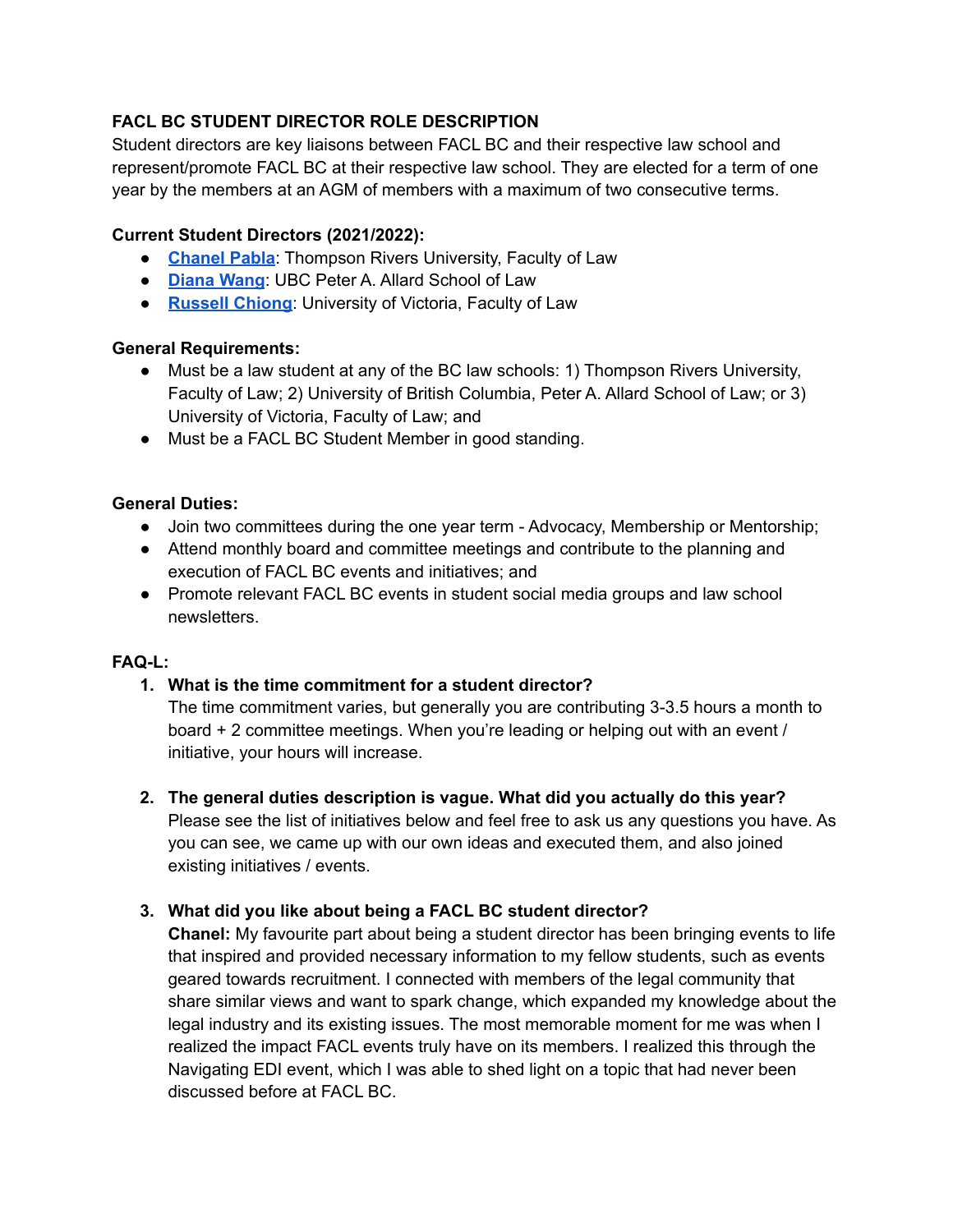**Diana:** I liked having a seat at the table as a law student. Being on the board opened my eyes to the strength and power an organization like FACL BC has. For example, this year FACL BC was contacted about proposed anti-racism data collection legislation and Bill C-5. FACL BC also allowed my voice and ideas to be heard. I joined FACL BC as someone who just finished a recruiting cycle and wanted to help make this stressful process easier for others - so we organized an event with legal interview coaches and recruiters to demystify the process. Finally, I like the variety of initiatives we have - you can help organize events, write position statements, and interview a lawyer for our podcast. You can start an internal meme war with zero consequence!

**Russell**: One of the best parts of being a student director is joining the community of the board and committees of FACL BC. I enjoyed being able to connect fellow students to the organization, helping voice their interests and see my own reflected in the events and initiatives we took on this year.

#### **4. How is work distributed amongst the student directors?**

Each student director promotes FACL BC events at their respective schools. Other than that, student directors are free to join any committee and work is divided amongst those committees and their events.

#### **5. What are board meetings like?**

They're like any other meeting! We have a detailed agenda for each meeting, and the student directors have 5 min total to report on what's happening at their schools, what they're promoting, and what initiatives FACL BC may be interested in. You can put forward a motion, but we didn't do it this year. We did have some fun skits whenever 1 of the student directors appointed another as proxy and we pretended to be their "inner consciousness" or "twin" to give their report for them.

## **6. What are committee meetings like?**

It depends on the committee. Generally, committee chairs lead the meeting and we are free to contribute any comments / ideas we have, sign up for roles / events, and make funny jokes.

## **Student Director Involvement in FACL BC Events and Initiatives (2021/2022)**

- BC Anti-Racism Legislation Community [Engagement](https://faclbc.ca/event-4615715): Diana (organizer, marketer, graphic designer)
- Navigating the Recruit Process as an [Asian-Canadian](https://faclbc.ca/event-4480913) Law Student: Putting Your Best Foot [Forward](https://faclbc.ca/event-4480913): Diana (moderator, organizer), Russell (organizer), Chanel (organizer)
- FACL BC [Gala/Conference](https://faclbc.ca/event-4558276) 2021: "The Next 10 Years": Diana (graphic designer, marketer), Russell (marketer), Chanel (marketer)
- FACL BC: 5th Annual Mentorship [Roundtable](https://faclbc.ca/event-4629169) and Mixer: Russell (organizer), Chanel (organizer)